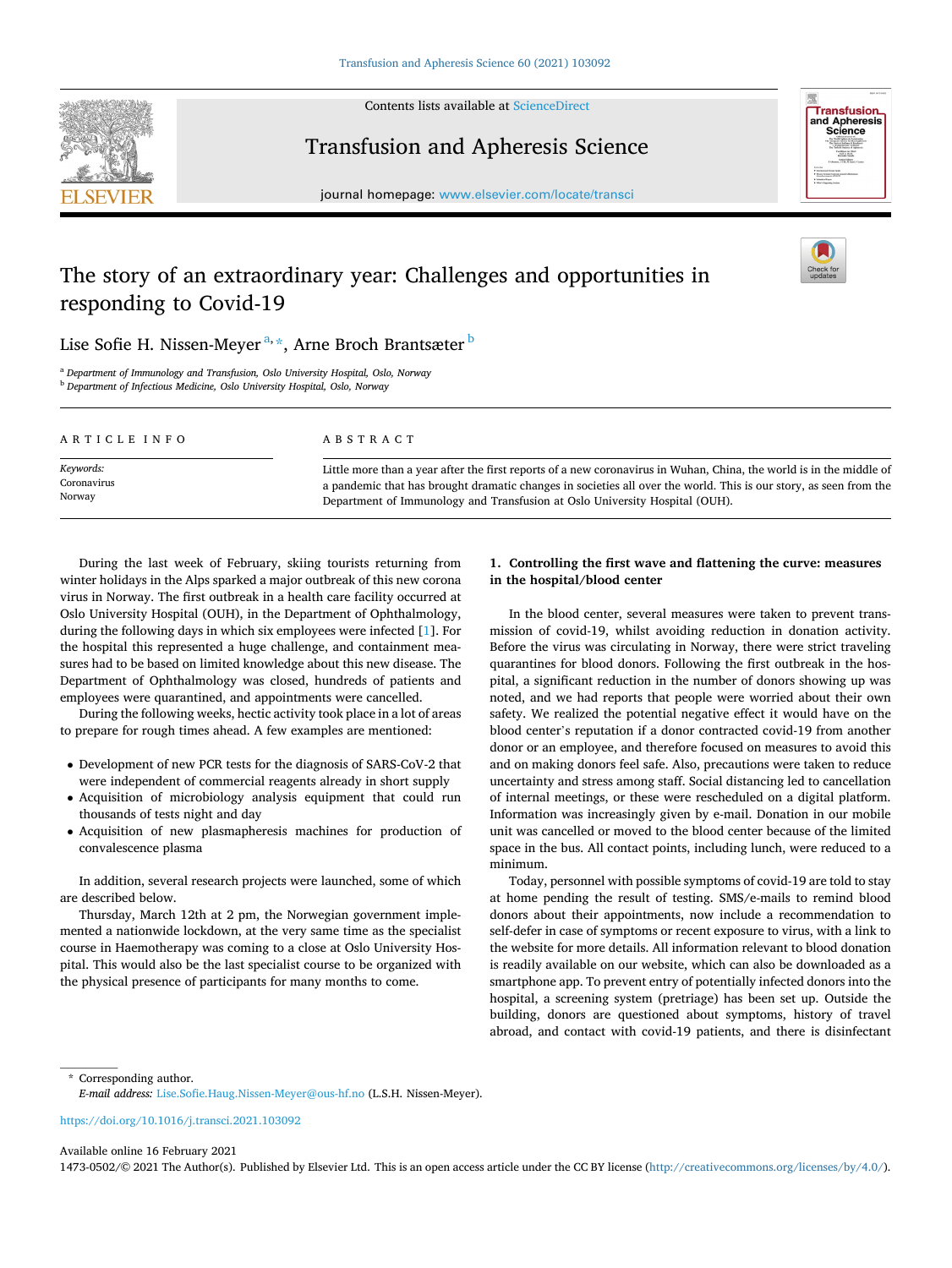#### *L.S.H. Nissen-Meyer and A.B. Brantsæter*

available both in the entrance area and inside the blood center. Waiting areas have been marked to prevent donors from being close to each other. Both donors and personnel wear facemasks when distancing is impossible, and we have plexiglass screens for protection both in interview booths and at the donation chairs. We have also introduced video interviews to reduce the number of people present, and to prevent crowding. The concept is to keep a distance between personnel and donors at all times. Until now, this has been successful – no transmission of virus has been traced to the blood center, and during the autumn none of the employees has been quarantined.

It has indeed been a demanding balance between the need to keep a sufficient blood supply, while reducing the risk of transmission of covid-19 as much as possible. Fortunately, the need for blood products has been low during this period, whereas the blood donors have actually shown up to a greater extent than usual. In daily life with work from home and social distancing, the occasional visit to the blood center may actually represent a welcome moment of social contact for the blood donors!

Efforts to use this pandemic to speed up implementation of ongoing projects to modernize the blood center, have not been successful. The new situation has emphasized the need for improvements like webbooking of donor appointments (increases the probability that a donor will turn up for the appointment) and electronic health declaration forms (can be filled in at home before arrival in the blood center, thus reducing the number of people and the physical handling of paper forms). Electronic transfer of donation data (from blood mixers directly into the blood bank information system) could reduce time, work in narrow areas and physical contact with blood bags and samples; however, several dependencies remain before this is in place.

#### **2. New research projects Norway/Oslo University Hospital**

In the first weeks of the pandemic, several creative research projects were launched; almost every hospital department and many researchers submitted protocols. This included observational cohort studies, randomized clinical trials (RCT), biobanks, and quality assurance studies, covering a wide spectrum from basic science to medicine and psychology. A comprehensive list of projects can be found here [\(https://www.](https://www.norcrin.no/en/national-overview-of-covid-19-trials/)  [norcrin.no/en/national-overview-of-covid-19-trials/\)](https://www.norcrin.no/en/national-overview-of-covid-19-trials/), and here [\(https](https://www.ous-research.no/corona)  [://www.ous-research.no/corona\)](https://www.ous-research.no/corona) (for Norway and OUH respectively).

The Norwegian Research Council acted quickly and collected financial support from public and private sources to one large funding opportunity for every aspect of corona research with the aim to handle the covid-19 outbreak. Seventy-eight groups applied and 30 groups were rewarded with generous research funding starting in April. The list of financed projects can be found on [\(https://www.forskningsradet.](https://www.forskningsradet.no/behandling-av-soknad/alle-soknadsresultater/Soknadsresultat-COVID-19-hasteutlysning/)  [no/behandling-av-soknad/alle-soknadsresultater/Soknadsresu](https://www.forskningsradet.no/behandling-av-soknad/alle-soknadsresultater/Soknadsresultat-COVID-19-hasteutlysning/) [ltat-COVID-19-hasteutlysning/](https://www.forskningsradet.no/behandling-av-soknad/alle-soknadsresultater/Soknadsresultat-COVID-19-hasteutlysning/)).

The most prestigious study was the *NOR-Solidarity RCT* ([http://nor-s](http://nor-solidaritytrial.net/index.html)  [olidaritytrial.net/index.html\)](http://nor-solidaritytrial.net/index.html), initiated by the Deps. of Infectious diseases and Intensive Care Units at OUH and part of the international WHO-supported Solidarity trial. Remdesivir and hydroxychloroquine were tested against standard of care in covid-19 patients admitted to hospital. A total of 26 Norwegian hospitals from all health regions enrolled patients in the study until the interim conclusions were presented in October [[2](#page-3-0)].

A second, ongoing project is the OUH initiated *Norwegian SARS-CoV-2 study* ([https://www.ous-research.no/home/ous/news/21311\)](https://www.ous-research.no/home/ous/news/21311), a globally anchored ISARIC (International Severe Acute Respiratory and emerging Infection Consortium, Oxford University, UK) / WHO (572 sites, 42 countries) national multicenter study involving 10 Norwegian hospitals from all 4 health care regions. The study investigates adult hospitalized covid-19 patients by serial clinical data and human and microbial biobank collection according to the ISARIC/WHO Clinical Characterization Protocol ([isaric.tghn.org\)](http://isaric.tghn.org), in corroboration with several laboratories in Norway and abroad (Sweden, Finland, Germany,

Austria, Italy, England, China). In this global data sharing initiative, several fast track papers have been published and increasing numbers of hospitals and projects have been successively included, and in October a formal collaboration with the Norplasma MONITOR study (see later) was established. In collaborating hospitals, patients treated with covid-19 convalescent plasma (CCP) will therefore already have been included and data relevant to plasma treatment will be shared with the MONITOR study group.

Risk factors for community- and workplace transmission of COVID-19 (*Koronastudien*) is a large observational study of risk factors for transmission of covid-19. The study is a very large combined crosssectional, case-control and prospective cohort study with participants including 2% with COVID-19. The main aim of the study is to explore risk factors for COVID-19 and the effects of the disease, in particular, in non-hospitalized patients. Preliminary results on spread among healthcare workers, travelers and users of public transport have been released at MedArXiv [\[3\]](#page-3-0). Preliminary data indicated a potentially protective effect associated with dietary intake of vitamin D in the form of cod liver oil ("tran"), which is now tested in an RCT in collaboration with the manufacturer of the products.

## **3. Research projects where the Department of immunology and transfusion or Oslo Blood Center has been involved in different ways**

#### *3.1. Sampling and recruitment of convalescents*

Through an early initiative between the blood center and the PI in Koronastudien.no (see above), active or previously active blood donors in the group of people who voluntarily had shared information about a positive SARS-CoV-2 PCR were contacted and invited to donate new blood samples. Based on fresh samples from these convalescents (of whom almost 25 % were found in the blood donor registry), we were able to develop and validate antibody tests and recruit plasma donors. Also, several research projects were initiated in groups that quickly changed their focus from previous research such as cancer to covid-19 immunology (Munthe, Olweus, Lund-Johansen, Andersen, Grødeland). Before additional testing facilities for sampling and biobanking were established, significant amounts of material were collected in the blood center.

## *3.2. General biobank for future research projects on covid-19*

From the beginning, separate projects established specific collections of human biological material related to covid-19. OUH soon established a common general research covid-19 biobank with a steering committee comprising representatives from relevant clinical divisions. The project leaders for the separate projects are represented as advisory members to ensure access to materials for initiated projects. The general covid-19 biobank uses a broad consent form to enable use of collected material for future research on covid-19. An important objective for OUH is to establish a common general research biobank for covid-19 to provide overview of collected samples, electronic tracking of stored samples, and optimal use of available patient material. Donors include patients, healthy controls, blood donors, and previously covid-19-infected individuals. See information:<https://www.ous-research.no/covidbiobank>

#### *3.3. CEPI/NIBSC antibody reference panel/standards*

Contacts with the National Institute for Biological Standards and Control (NIBSC) established during the Ebola epidemic in West Africa in 2014 were revived. For the purpose of developing an antibody standard panel, early convalescents from covid-19 (not blood donors) were recruited in a separate project to collect antibody-containing plasma ([htt](https://www.who.int/publications/m/item/WHO-BS-2020.2403)  [ps://www.who.int/publications/m/item/WHO-BS-2020.2403\)](https://www.who.int/publications/m/item/WHO-BS-2020.2403). The standards and reference panels were made available on January 5th,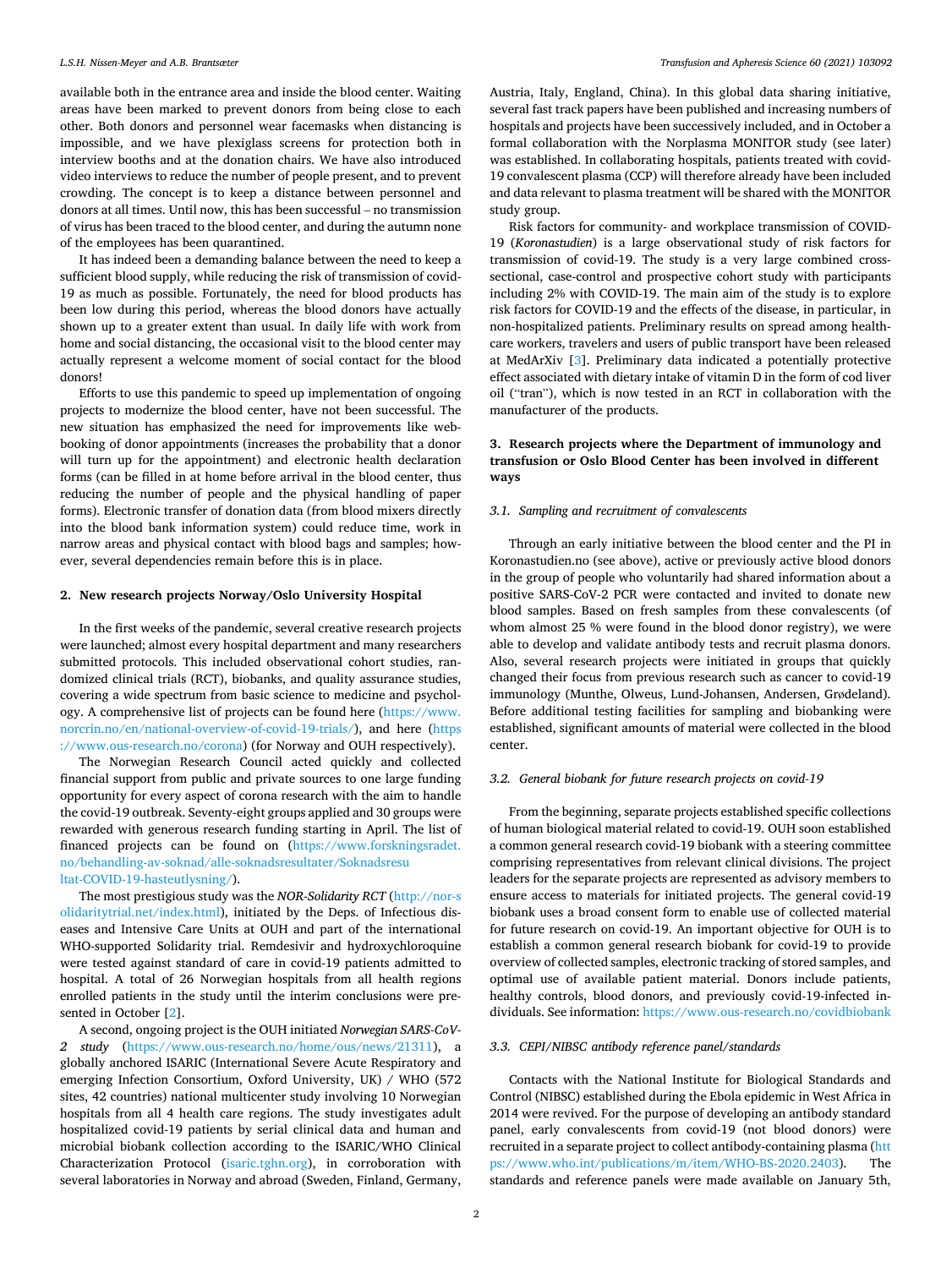## 2021 (https://www.nibsc.org/science and research/idd/cfar/covid [-19\\_reagents.aspx](https://www.nibsc.org/science_and_research/idd/cfar/covid-19_reagents.aspx)).

#### *3.4. The NORPLASMA project*

In an initiative by the Norwegian blood banks in cooperation with the Norwegian Directorate of Health, an organization for collection and treatment with covid-19 convalescent plasma (CCP) was established (<https://www.ous-research.no/norplasma>). The project consists of three parts:

- 1) Production of CCP: All aspects of collection, storage and transfusion of CCP were controlled by a group where all major regional blood centers are represented, and based on EU/EBA principles.
	- The first units of CCP were collected by the end of April. In the following months, CCP was collected in 12 centers.
	- Convalescent blood donors (*>*28 days following resolution of symptoms) were primarily evaluated using local, commercial SARS-CoV-2-tests (e.g., Roche, Architect) with the cut-off values recommended by the manufacturers.
	- Plasma units were stored in accordance with regulations agreed with fractionation partners (Octapharma) to ensure later sale in case of not being used for patient therapy.
	- Together with plasma, serum samples are biobanked for future testing and evaluation in relation to patient samples, and results will be shared with the EU commission database [\(https://ec.euro](https://ec.europa.eu/health/blood_tissues_organs/covid-19_en)  [pa.eu/health/blood\\_tissues\\_organs/covid-19\\_en\)](https://ec.europa.eu/health/blood_tissues_organs/covid-19_en).
- 2) Microbiology: Development/validation of antibody testing, recommendations for test strategy and product safety.
	- The department of microbiology at OUH validated a range of commercial antibody tests for diagnostic use. Other major hospitals performed their own validations, all guided by a national group of experts in microbiology and infectious medicine.
	- In parallel, in-house antibody tests (based on flow cytometry/ microsphere affinity proteomics (MAP) and neutralization assays, see below) were developed at OUH, to serve the purpose of screening large population groups and plasma donors. Samples from convalescent plasma donors at OUH have since been analysed by all available techniques in an effort to allow conclusions to be made about which methods correspond best to antibody neutralization and compare well with results published internationally.
- 3) Clinical research: a multi-disciplinary group led the work to establish protocols for research projects to test (NORPLASMA CARE) and observe (NORPLASMA MONITOR) the treatment with CCP:

**N**ORPLASMA**MONITOR:** In April 2020, The Directorate for Health recommended Norwegian blood banks to make CCP available for patients all over Norway, at their responsible doctor's discretion, but preferentially within the framework of clinical studies. From the end of March 2020, the NOR-Solidarity study actively recruited all consenting eligible covid-19 patients admitted to the Deps of Infectious Diseases and Intensive Care Units, and CCP could not be included in the RCT. In addition, CCP treatment was likely to confound results in NOR-Solidarity, and lead to exclusion of patients. When this was discussed in May, the number of patients had become very low. With this background, the MONITOR study was designed, not as an RCT but with the aim of collecting observational data from patients receiving CCP at the discretion of their treating physicians.

**N**ORPLASMA**CARE:** A randomized, controlled treatment study of patients with covid-19 in nursery homes. Institutionalized elderly were chosen because of the high mortality in this particular group, and 28-day mortality was chosen as a primary endpoint.

By the time the protocol for this trial was completed and had received ethical approval, the first wave of infection was over, and there were not enough patients for the planned trial. Also, contacts with the authorities responsible for health care in nursery homes revealed

skepticism to committing to a clinical study before adequate funding had been provided.

Because antibody testing had to be established before the clinical studies employing NORPLASMA CCP could be started, the deadline to apply for funding within the covid-19 financial support initiative was not met. Several attempts to release financial support have been unsuccessful, even during the rise of the second autumn wave despite considerable numbers of covid-19 deaths in the group of institutionalized elderly. The CARE study will therefore not be conducted. However, this study is similar to the RCT recently published by the INFANT-COVID-19 group ([4](#page-3-0)), where a positive effect of CCP to prevent development into serious covid-19 disease in elderly patients is found.

## *3.5. Use of CCP*

In contrast to most countries, the use of CCP therapy has been very limited in Norway. Even after the conclusion that none of the so far studied interventions in the NOR-Solidarity trial showed any efficacy, Norwegian physicians have been hesitant to prescribe plasma in an investigational setting, and have preferred to wait for conclusions from the RECOVERY Trial [\(https://www.recoverytrial.net/](https://www.recoverytrial.net/)). By the end of 2020, some 25 patients had received plasma therapy in Norway, and observational data has been included in the NORPLASMA MONITOR or the Norwegian SARS-CoV-2 study for most of them.

An interesting subgroup is the group of immunosuppressed patients with protracted covid-19 disease not able to mobilize a normal immune response due to immunodeficiency. This includes patients with malignant disease, immunosuppressive treatment, and primary immunodeficiency [\[5\]](#page-3-0). A small number of such patients have received CCP therapy, and towards the end of the year, the Norwegian Society for Infectious Diseases issued guidelines for use of plasma in these particular patients ([www.legeforeningen.no/contentassets/685dcaa4d3b744c8a9d3f110b](http://www.legeforeningen.no/contentassets/685dcaa4d3b744c8a9d3f110b59f3892/covid-19behandlingv7_181220.pdf)  [59f3892/covid-19behandlingv7\\_181220.pdf](http://www.legeforeningen.no/contentassets/685dcaa4d3b744c8a9d3f110b59f3892/covid-19behandlingv7_181220.pdf)) [\[6\]](#page-3-0).

## *3.6. Developing large-scale testing for SARS-CoV-2 antibody screening*

A multiplexed bead-based flow cytometric assay, referred to as microsphere affinity proteomics (MAP), was adapted for detection of SARS-CoV-2 antibodies [\[7\]](#page-3-0). A single microliter of serum or plasma can be investigated for antibodies to Spike/Receptor Binding Protein (RBD), nucleocapsid protein, and a range of human coronaviruses causing the "common cold". Furthermore, an assay measuring antibody-dependent inhibition of binding between viral proteins and the ACE2-receptor has been adapted to the MAP format. The results are in good agreement with those obtained using tests for the ability of serum to neutralize virus (Grødeland), and the proxy assay is now being chosen as the national platform for evaluation of CCP for patient therapy (Lund-Johansen/Andersen).

#### *3.7. T-cell immunology in covid-19 patients*

We have performed a broad characterization of CTL and Th cell immunity towards 115 peptides in over 100 donors and compared anti-SARS-CoV-2 T cell immunity to antibody responses. Results may help explain why most individuals are protected from developing severe covid-19. We have also assessed immunity as a function of age including young adults and the elderly. T cell immunity has also been assessed as time progresses after recovery (8-9 months). The first manuscript has been submitted (Myklebust, CV et al).

T-cell immunity in recovered patients, convalescent blood donors and healthy controls is also being investigated by use of T-cell characterization methods developed for mechanistic studies of cancer immune responses (Olweus et al., unpublished).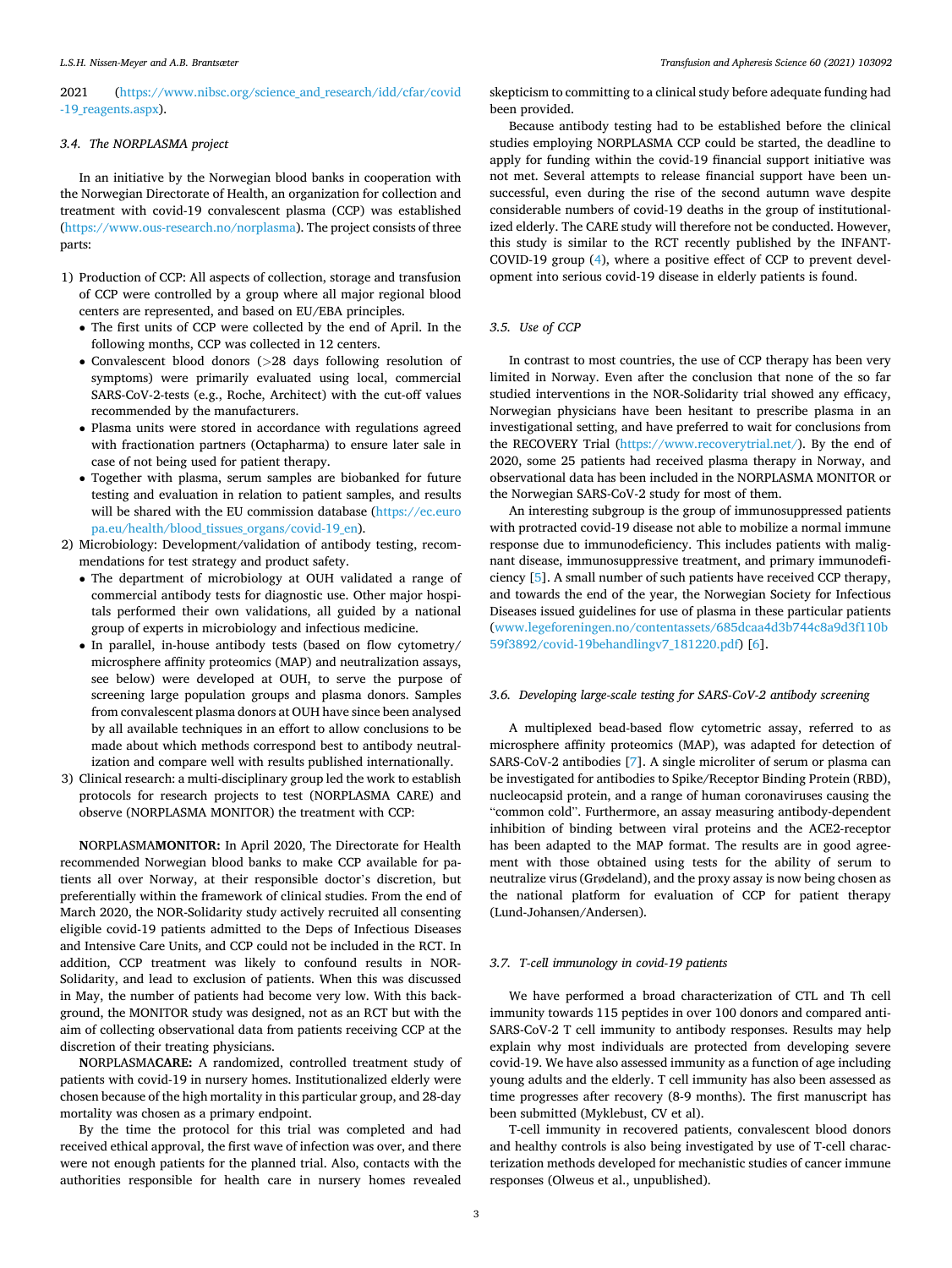#### <span id="page-3-0"></span>*3.8. Inflammation markers in covid-19 infection*

Samples from covid-19 patients and convalescent blood donors have been used to evaluate a test for the inflammatory marker protein, Neopterin, which is increased in covid-19 infection [8]. Further studies of inflammatory marker proteins calprotectin, Syndecan-1 and NETS are ongoing [9], as well as one in which possible antiviral effect of an extract (Andosan™) of the medicinal mushroom *Agaricus blazei* with antimicrobial property, is examined in corona-infected host cells [9] From the Norwegian SARS-CoV-2 cohort study, several interesting results have been published [10–13].

## *3.9. Antibody screening in cooperation with the Norwegian Institute of Public Health*

OUH collaborates with the Norwegian Institute of Public Health in performing weekly surveillance of SARS-CoV-2 antibody prevalence in randomly selected individuals from other, ongoing research projects. This is a valuable tool to assess the spread of SARS-CoV-2 in the community, to support the health authorities in their decision making. Results have demonstrated that the proportion of tests positive for SARS-CoV-2 antibody in Oslo varies from week to week (*<*0.5 % to *>*3.5 %) with an average of 1.4 % [\(https://www.fhi.no/studier/prevalensunde](https://www.fhi.no/studier/prevalensundersokelser-korona/resultat---moba/)  [rsokelser-korona/resultat—moba/](https://www.fhi.no/studier/prevalensundersokelser-korona/resultat---moba/)).

## *3.10. Antibody screening in blood donors*

Since January 12th, 2021, all blood donors scheduled for donation have been asked for consent to analyse an extra sample for SARS-CoV-2 antibody. The project will provide up-to-date information about the prevalence in the donor population during the second wave of infection, and also allow calculations of the number of asymptomatic infections within this group. The frequency of asymptomatic infections may inform infection prevention policy in the blood center (see above). Also, donors have requested such testing to be performed.

The analysis will be performed using the MAP-testing for anti-RBD/ ACE2-inhibition as mentioned above, and antibody-positive donors will be contacted and recruited for follow-up with new tests in conjunction with future blood donations to provide insight into the duration of antibody production. Participants will also be invited to donate blood samples for T-cell studies to extend ongoing projects within T-cell immunology, and for the general covid-19 biobank at OUH (see above). In addition to the generation of important knowledge about immunity, the project will allow donors with high antibody levels to be recruited to donate CCP within the Norplasma project. Lastly, when these same donors become vaccinated, important information about how they respond to the vaccine can be collected, in comparison with vaccinated non-exposed individuals.

#### **4. Is Norway different?**

As of January 2021, Norway has had a lower incidence and mortality rate of covid-19 compared to most other European countries, thereby avoiding the most extreme measures to contain the epidemic. At the end of 2020 we had only around 440 deaths, and the hospitals have not been overloaded at any time. But this is not to say that contact reducing measures have not affected society. They certainly have. The reasons for the relatively favorable situation in Norway are not known, and this may change any time. But possible reasons include the timely introduction of contact reducing measures and high compliance by the population.

#### **5. Vaccination strategy and looking ahead**

Now, in early January, case numbers are increasing and there is concern that family gatherings over Christmas and mutated and more transmissible variants of the virus may threaten our success in fighting

the disease. Several new variants of concern have been found in Norway. Therefore, the government has imposed even stronger contact-reducing measures. The higher number of cases generates an increased number of available CCP donors, but the motivation to produce CCP is falling both due to lack of demand from clinicians and large-scale vaccination within reach. Vaccination against covid-19 has started with vaccination of elderly individuals in long-term care and a limited number of health care personnel. Other individuals in the highest age group will follow. However, until a protective effect of the vaccine in the older age groups has been achieved, CCP is a treatment option available for local outbreaks, as supported by the results from the INFANT.COVID-19 group [4].

Many tools needed to respond to this pandemic are now at hand, and we are ready for 2021. Vaccination will hopefully be the much-needed game changer. We know that vaccination can protect against disease, but need to learn more about the duration of protection, effect against mutant variants and effect on transmission of SARS-CoV-2. Until we know, we will not be able to resume our ordinary pre-pandemic life.

### **Links**

<https://www.norcrin.no/en/national-overview-of-covid-19-trials/>. <https://www.ous-research.no/corona>.

#### **Publications with coauthors from OUS**

<https://www.ous-research.no/home/corona/Right/21097>.

#### **Acknowledgments**

Thanks to all collaborators and colleagues at Oslo University Hospital and in the NORPLASMA project, thanks to our blood donors and blood center personnel. A special thanks to Jerard Seghatchian for encouragement to write this story.

#### **References**

- [1] Jørstad ØK, Moe MC, Eriksen K, Petrovski G, Bragadóttir R. Coronavirus disease 2019 (COVID-19) outbreak at the Department of Ophthalmology, Oslo University Hospital, Norway. Acta Ophthalmol (Copenh) 2020;98(3):e388-9. https://doi [10.1111/aos.14426.PubMed32227668](https://doi.org/10.1111/aos.14426.PubMed32227668). WoS 000522304100001 (Details).
- [2] WHO Solidarity Trial Consortium. Repurposed antiviral drugs for covid-19—interim WHO Solidarity trial results. 15 Oct 2020. 2020. [https://doi.org/](https://doi.org/10.1101/2020.10.15.20209817)  [10.1101/2020.10.15.20209817](https://doi.org/10.1101/2020.10.15.20209817).
- [3] Kjetland EF, Kalleberg KT, Søraas CL, Hammarström B, et al. Risk factors for community transmission of SARS-CoV-2. A cross-sectional study in 116,678 people. medRxiv 2020 2020. <https://doi.org/10.1101/2020.12.23.20248514>. 12.23.20248514.
- [4] Libster R, Marc GP, Wappner D, Coviello S, for the Fundacion INFANT–COVID-19 Group\*, et al. Early high-titer plasma therapy to prevent severe Covid-19 in older adults. New England J Med Surg Collat Branches Sci 2021. [https://doi.org/](https://doi.org/10.1056/NEJMoa2033700)  [10.1056/NEJMoa2033700](https://doi.org/10.1056/NEJMoa2033700).
- [5] Hueso T, Pouderoux C, Péré H, Beaumont A-L, et al. Convalescent plasma therapy for B-cell–depleted patients with protracted COVID-19. Blood 2020;136(20): 2290–202295. <https://doi.org/10.1182/blood.2020008423>.
- [6] [www.legeforeningen.no/contentassets/685dcaa4d3b744c8a9d3f110b59f3892/co](http://www.legeforeningen.no/contentassets/685dcaa4d3b744c8a9d3f110b59f3892/covid-19behandlingv7_181220.pdf) vid-19behandlingv7 181220.pdf.
- [7] Holter JC, Pischke SE, de Boer E, Lind A, et al. Systemic complement activation is associated with respiratory failure in COVID-19 hospitalized patients. Proc Natl Acad Sci U S A 2020;117(40):25018–25. [https://doi.org/10.1073/](https://doi.org/10.1073/pnas.2010540117)  [pnas.2010540117.](https://doi.org/10.1073/pnas.2010540117) PubMed 32943538.
- [8] Ozger HS, Dizbay M, Corbacioglu SK, Aysert P, et al. The prognostic role of neopterin in COVID-19 patients. J Med Virol 2020. [https://doi.org/10.1002/](https://doi.org/10.1002/jmv.26472)   $mv.26472.$  2020 Aug 29. Epub ahead of print. PMID: 32860465.
- [9] Hetland G, Johnson E, Bernardshaw SV, Grinde B. Can medicinal mushrooms have prophylactic or therapeutic effect against COVID-19 and its pneumonic superinfection and complicating inflammation? Scand J Immunol 2020;93(1): e12937. [https://doi.org/10.1111/sji.12937.](https://doi.org/10.1111/sji.12937) PubMed 32657436, WoS 000554815600001 Cristin 1855462 (Details).
- [10] [Hoel H, Heggelund L, Reikvam DH, Stiksrud B, et al. Elevated markers of gut](http://refhub.elsevier.com/S1473-0502(21)00047-1/sbref0050) [leakage and inflammasome activation in COVID-19 patients with cardiac](http://refhub.elsevier.com/S1473-0502(21)00047-1/sbref0050) [involvement. J Intern Med 2020. doi: 10.1111/joim.13178. 2020 Sep 25Online](http://refhub.elsevier.com/S1473-0502(21)00047-1/sbref0050)  [ahead of print. PMID: 32976665.](http://refhub.elsevier.com/S1473-0502(21)00047-1/sbref0050)
- [11] Jørgensen M, Holter JC, Christensen EE, Schalm C, et al. Increased systemic levels of interleukin-6 and macrophage chemoattractant protein-1 are associated with